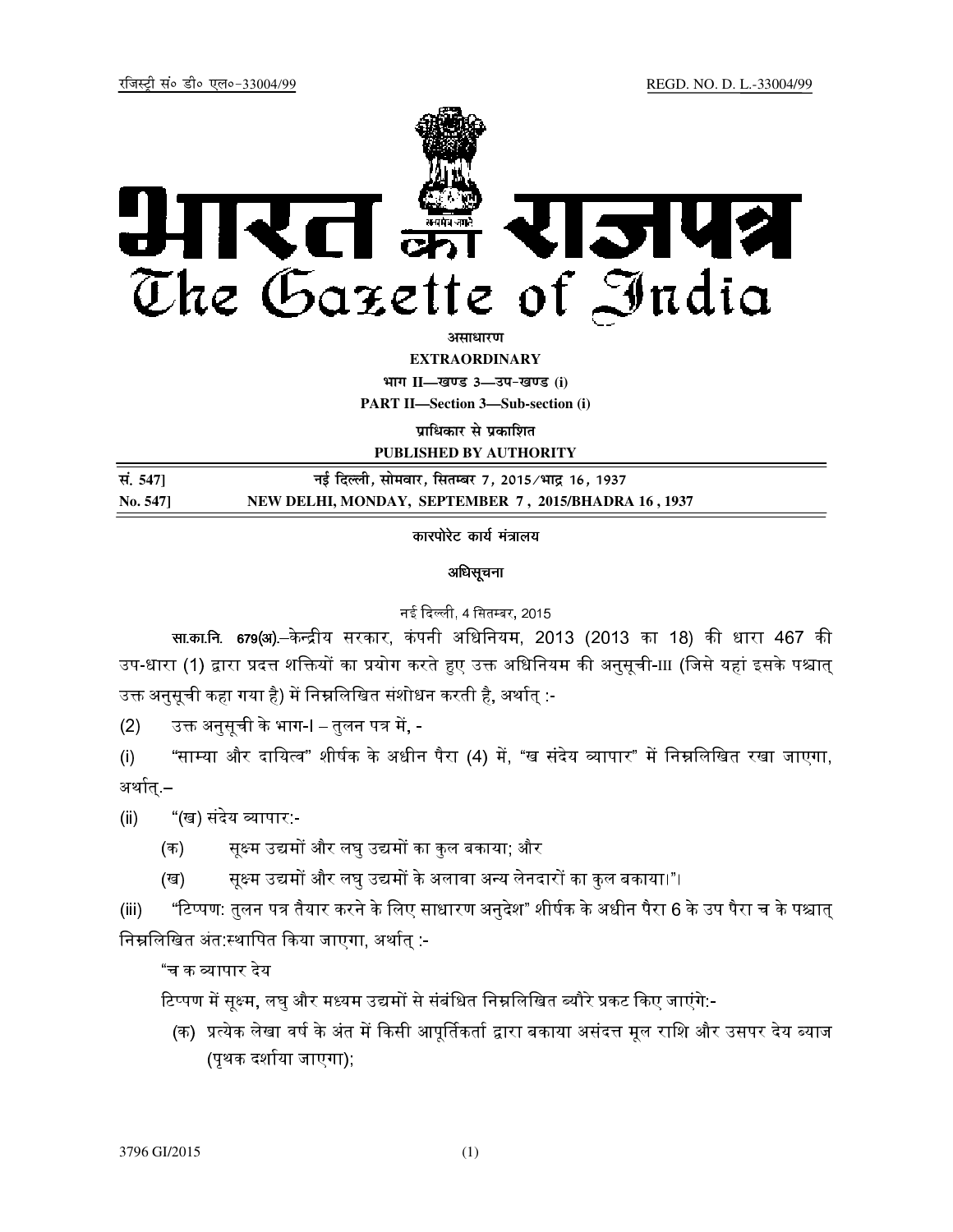- 
- (ख) प्रत्येक लेखा वर्ष के दौरान, नियत तारीख के पश्चात् आपूर्तिकर्ता को किए गए भुगतान की राशि के साथ सूक्ष्म, लघु और मध्यम उद्यम विकास अधिनियम, 2006 की धारा 16 के अनुसार क्रेता द्वारा संदत्त ब्याज की राशि:
- (ग) सूक्ष्म, लघु और मध्यम उद्यम विकास अधिनियम, 2006 के अधीन विनिर्दिष्ट ब्याज को न जोड़ते हुए ्.<br>भुगतान करने में विलंब की अवधि (वर्ष के दौरान निर्धारित तारीख के बाद किया गया भुगतान) के लिए बकाया और सम्यक ब्याज की राशि;
- (घ) प्रत्येक लेखा वर्ष के अंत में प्रत्याभूत और भुगतान हेतु शेष ब्याज की राशि; और
- (ङ) पश्चातवर्ती वर्षों में भी बकाया और देय रहने वाले ब्याज की राशि, ऐसी तारीख तक जब सूक्ष्म, लघु और मध्यम उद्यम विकास अधिनियम, 2006 की धारा 23 के अधीन नामंजूरी कटौती योग्य व्यय के <u>प्रयोजन के लिए लघु उद्यम को वास्तव में उपर्युक्त बकाया ब्याज का भुगतान किया गया हो।</u>

स्पष्टीकरण : 'नियत दिन', 'क्रेता', 'उद्यम', 'सूक्ष्म उद्यम', 'लघु उद्यम' और 'आपूर्तिकर्ता' पदों के वही अर्थ होंगे जो सूक्ष्म, लघु और मध्यम उद्यम विकास अधिनियम, 2006 की धारा 2 के खंड (ख), (घ), (ड.), (ज), (ड) और (ढ़) के अधीन यथापरिभाषित हैं। "।

3. यह अधिसूचना राजपत्र में प्रकाशन की तारीख को प्रवृत्त होगी।

[फा.सं.1/19/2013-सीएल.V] अमरदीप सिंह भाटिया, संयुक्त सचिव

#### **MINISTRY OF CORPORATE AFFAIRS**

### **NOTIFICATION**

New Delhi, the  $4<sup>th</sup>$  Spetember, 2015

**G.S.R. 679(E).—**In exercise of the powers conferred by sub-section (1) of section 467 of the Companies Act, 2013 (18 of 2013), the Central Government hereby makes the following further alterations in Schedule III (hereinafter referred to as said Schedule) to the said Act, namely:—

2. In the said Schedule, in Part I- Balance Sheet,-

(i) Under the heading "Equity and Liabilities", in para (4), for "(b) Trade payables" the following shall be substituted, namely:—

"(b) Trade Payables:-

- (A) total outstanding dues of micro enterprises and small enterprises; and
- (B) total outstanding dues of creditors other than micro enterprises and small enterprises.".

(ii) Under the heading "Notes: General Instructions for preparation of Balance Sheet", in para 6, after sub-para F the following shall be inserted, namely:—

"FA. Trade Payables

The following details relating to Micro, Small and Medium Enterprises shall be disclosed in the notes:-

(a) the principal amount and the interest due thereon (to be shown separately) remaining unpaid to any supplier at the end of each accounting year;

(b) the amount of interest paid by the buyer in terms of section 16 of the Micro, Small and Medium Enterprises Development Act, 2006, along with the amount of the payment made to the supplier beyond the appointed day during each accounting year;

(c) the amount of interest due and payable for the period of delay in making payment (which have been paid but beyond the appointed day during the year) but without adding the interest specified under the Micro, Small and Medium Enterprises Development Act, 2006;